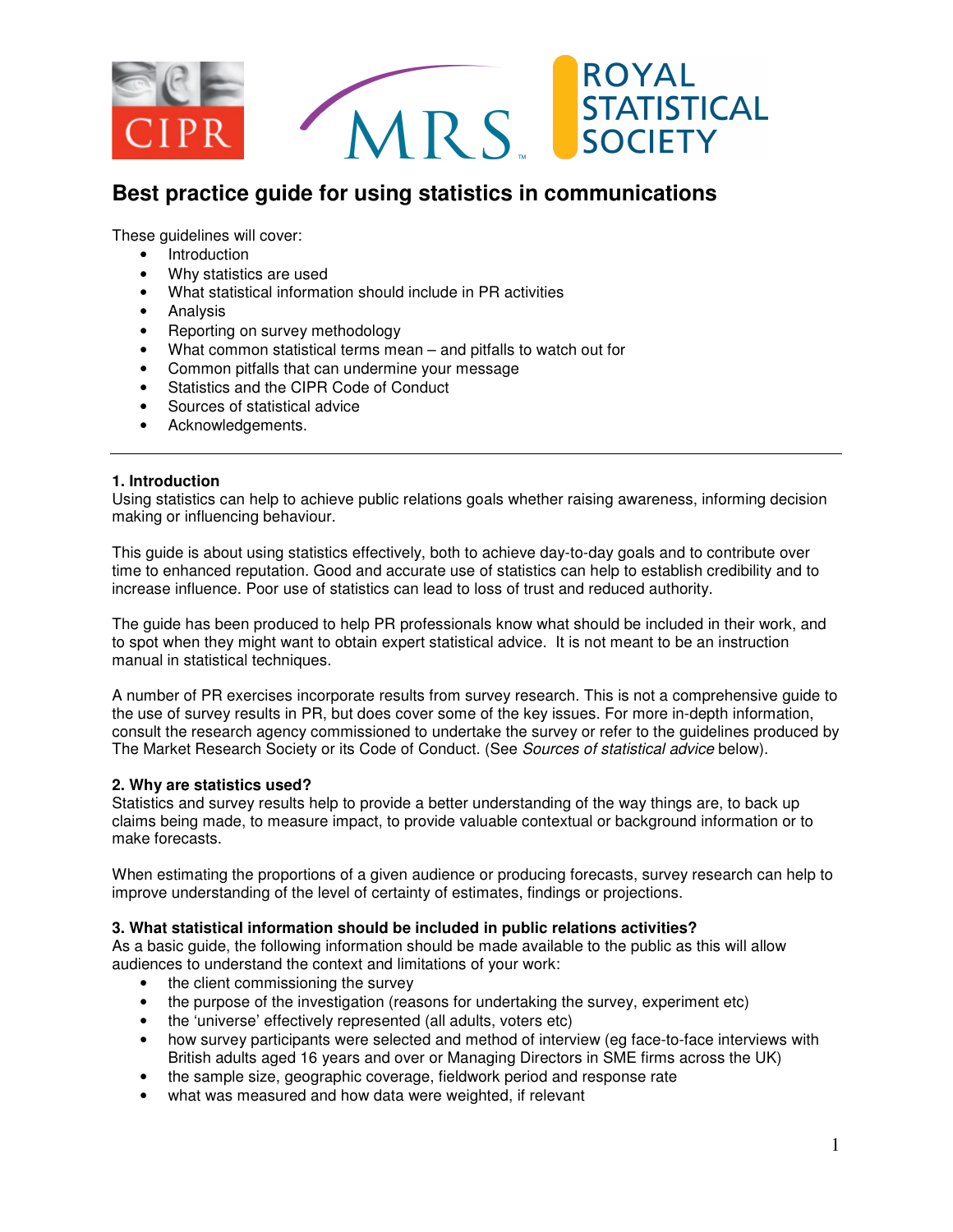

- the survey results, taking into consideration the statistical margins of error and overall reliability of the findings
- the percentages or proportions upon which conclusions are based, including the numbers from which they were calculated.

This information will help audiences to make an assessment of how authoritative the survey is and how reliable the results are. It is also important to make sure that audiences are not misled or do not inadvertently misunderstand what is being reported.

### **4. Analysis**

An analysis of the survey findings should consider:

- the distribution of the results
- whether the data are evenly spread or clustered around a particular value
- if the data are spread symmetrically or skewed with more measurements to one end or the other
- the range of the results, ie the lowest and highest values
- if an average has been calculated, whether it was the mean, median or mode, and why it was chosen
- the certainty of the results confidence intervals or levels of statistical significance (which give an assessment of how likely the result was, if chance alone were operating).

### **5. Reporting on survey methodology**

Any news release should include a technical specification outlining the way the survey was conducted. Methods or terms should be clearly defined, if not in the main text then in notes to editors in press releases or footnotes to a briefing.

Typically, a news release might include:

- purpose of the survey and what was measured or asked
- audience or subjects represented, eg people, businesses, journeys
- sample size and method of sampling to show appropriate representation
- response rates
- fieldwork dates
- whether or not the survey data have been weighted
- results with accompanying commentary on key findings (and ensuring that any comparisons are based on results that are statistically different from each other)
- Information on source data and any assumptions to accompany any forecasts.

Note how the use of words can be as important as using numbers. It is important that any description or interpretation of the survey results is accurate and supported by the statistics.

Also consider the extent to which a conclusion is expressed reasonably and responsibly. For example, if there is an extreme result which is uncommon or unlikely (and this is not spelled out) then it could be alarmist to focus on it. This might provide a good short term PR advantage but can undermine credibility in the long term.

Above all, transparency is critical. If there are issues that could have affected the accuracy of your results, spell them out – otherwise there is the risk of exposure from a third party. If a survey is being reported, it may be advantageous, therefore, to make the raw survey data available for others to inspect and analyse.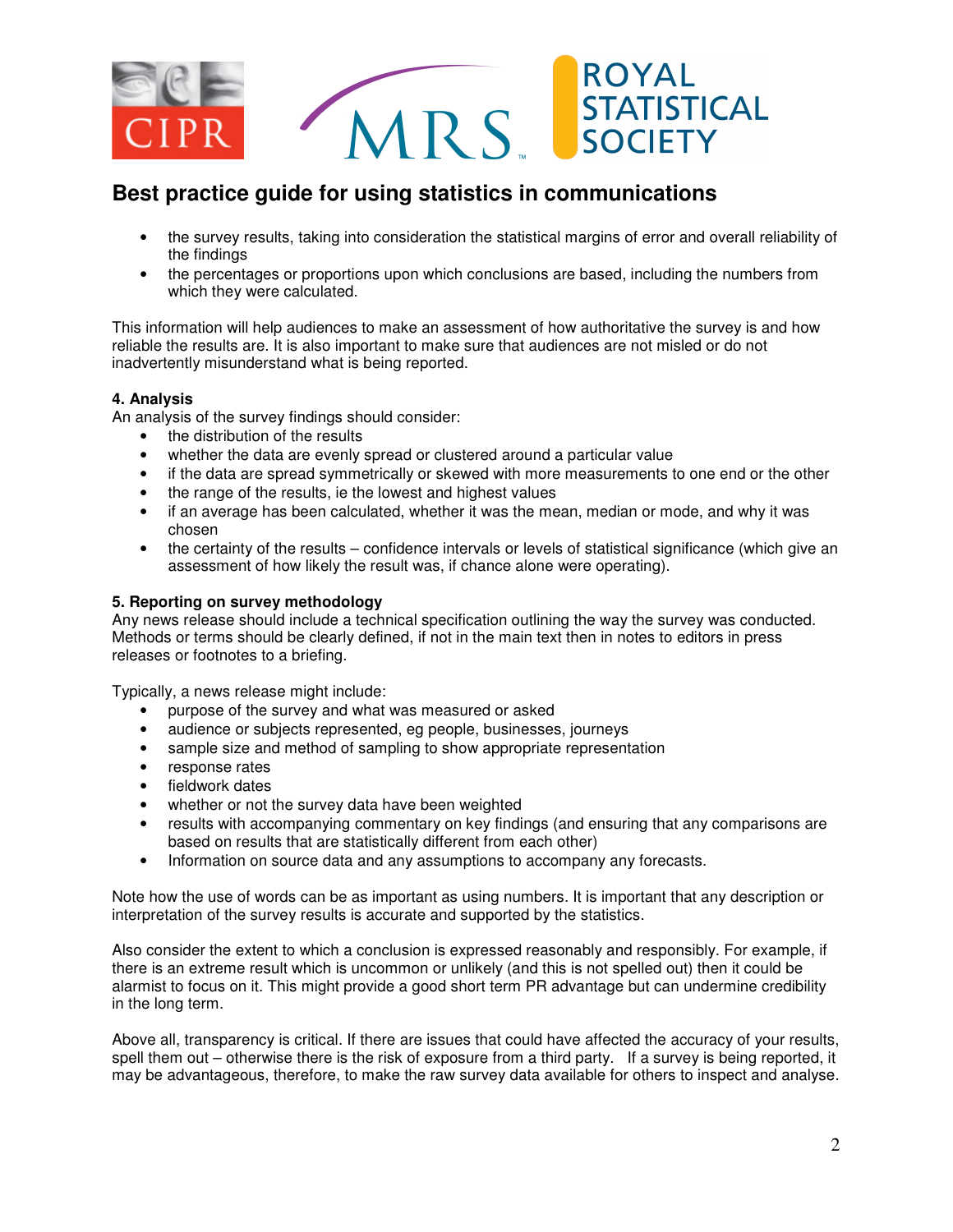

The British Polling Council requires that all data and research findings made on the basis of surveys conducted in the United Kingdom by member organisations that the enter the public domain must include reference to many of the above criteria. (See *Sources of statistical advice* below).

#### **6. What common statistical terms mean – and pitfalls to watch out for**

Having a good understanding of a few common statistical terms can make all the difference. The following goes into a little more depth on these and highlights some of the pitfalls that can undermine the credibility of good public relations.

#### o **Distributions**

If lots of things are being measured, it is very likely that differences will occur. Collectively we have different eye colour, height and incomes. Different people respond differently in a drugs trial. One shoe selling business or electricity company will have bigger profits (or losses) than another. And so on.

In other words, things come in distributions of values or attributes. That is why statistics are beneficial. They allow basic features of distributions to be summarised in order that decisions can be made or conclusions reached.

#### o **Averages**

There are actually several types of average. For example; mean, median and mode – each summarising lots of figures in one number.

When people think of the 'average' mostly they are thinking of the mean, which involves adding up all the figures and dividing by the total number of them. Where measurements and results have a basically symmetrical spread, like height, then the mean is usually used.

For skewed distributions, the mean may not be so useful. For example, in the case of incomes, most people have moderate salaries. Pop stars, premier league footballers or chief executives of big businesses earn a large wage. In these cases, the mean is higher than what most of us earn, so using the median could be more appropriate. If the incomes of all adults were lined up from smallest to largest then the median is the one halfway through.

The third kind of average tells us about what is most common for example, a bestselling fiction book or ice cream flavour. This average is the mode.

It's important to know, though, that the choice of average depends on the question that you are trying to answer.

• Potential pitfall – using the 'wrong' average:

When a distribution is particularly skewed the mean and the median can be very different. You might overstate or understate your case – or others might use your choice to undermine your message. Choosing carefully and explaining your choice will help overcome this.

Example

Consider the following 25 numbers, in no particular order: 6 4 1 0 2 3 4 5 35 6 3 10 2 3 9 5 20 5 7 8 1 0 1 3 4

To find the **mean** all the numbers are added up and divided by how many there are: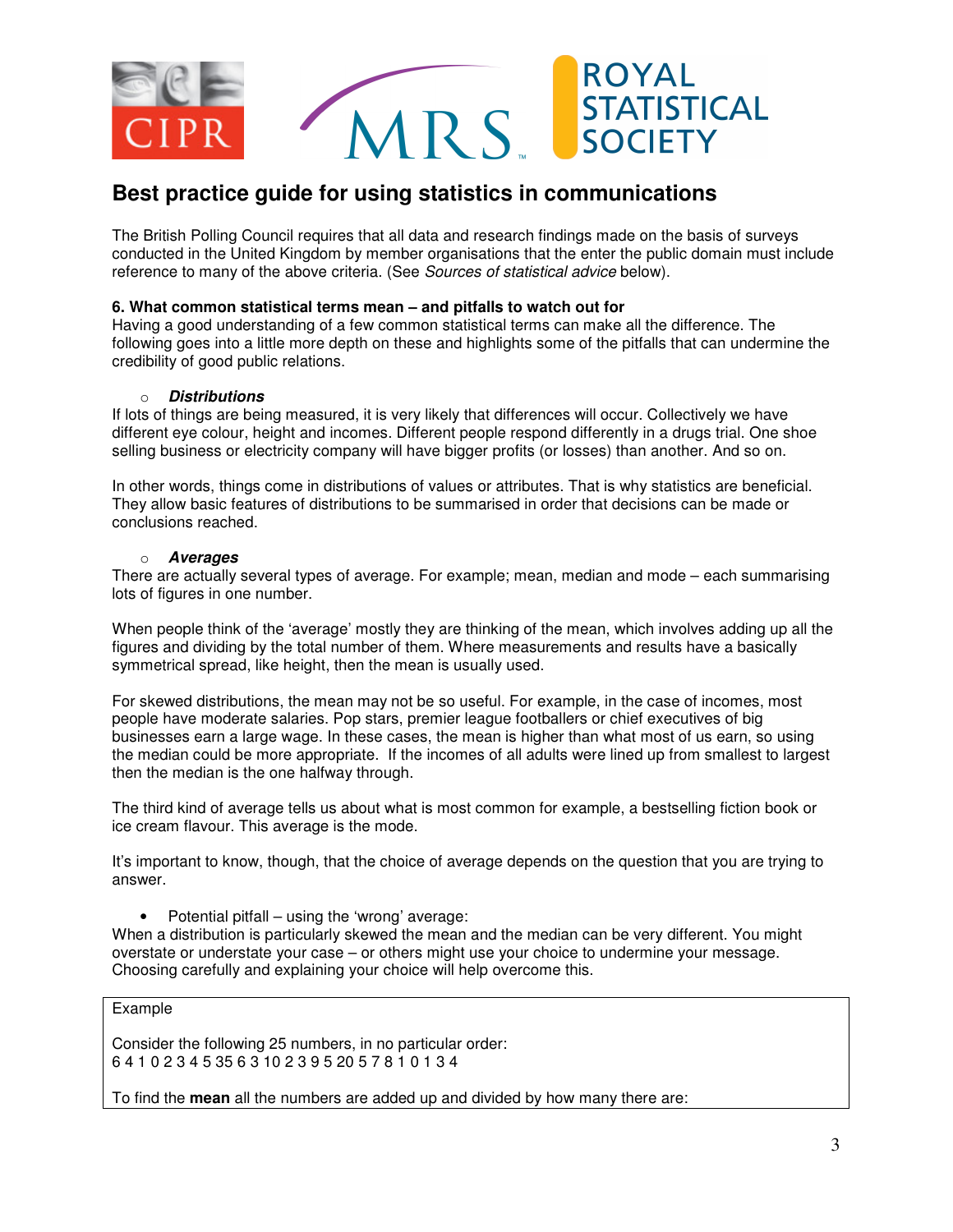

 $6+4+1+0+2+3+4+5+35+6+3+10+2+3+9+5+20+5+7+8+1+0+1+3+4=147$  ………… And  $147/25 = 5.88$ 

To find the **median**, the numbers are put in order lowest to highest, including any repeated numbers, and the middle one is the median:

0 0 1 1 1 2 2 3 3 3 3 4 4 4 5 5 5 6 6 7 8 9 10 20 35 In this case the median number is 4

The **mode** is the number that appears more than any other one. The brackets show how many times each number occurs:

0 (2) 1 (3) 2 (2) 3 (4) 4 (3) 5 (3) 6 (2) 7 (1) 8 (1) 9 (1) 10 (1) 20 (1) 35 (1) The number 3 appears more times than any other number.

So the mean is 5.88, the median is 4 and the mode is 3. The numbers are different because they are different averages, which shows how important it is to be precise about the type of average that has been calculated.

Remember, the choice you make will depend on the question that you are trying to answer.

#### o **Sample size**

Reasons for taking a sample include, where it is impossible or too expensive to undertake a survey of a whole population or group of businesses or other subjects. If the sample is drawn in an appropriate way and it is representative of the intended audience then it will provide a truly representative response.

The aim is that the sample is good enough for the results to closely reflect what you would have got if you could have measured everything. Statistical techniques applied to the results obtained from questioning those in the sample can allow a calculation to be made of a range of values in which the true figure for a quantity lies, together with its certainty.

This certainty is related to the sample size. The larger the sample size, the smaller the confidence interval (see below) for any particular level of certainty, assuming that the samples under consideration are equally representative of the population being surveyed. Opinion polls of members of the general public, for example, are quite often undertaken with a sample size of about 1,000 respondents. This allows a survey result to be calculated within about three per cent either way.

- o Potential pitfall using a subsample to squeeze out too much. A sample of a 1,000 adults across the UK is sufficiently robust to provide a good estimate of opinion upon this audience. Reporting on a specific sub-sample group of around 100 respondents needs more care to ensure that the results are statistically significant. (ie how likely that the result
- is not down to chance).  $\circ$  Potential pitfall confusing the mid-point of the range with the 'true' value. Although a confidence interval is often calculated by taking a number minus, say, three per cent, and the same number plus that three per cent, doesn't mean that the 'true' value is the number. All we know is the 'true' value lies in that range, to a certain degree of certainty.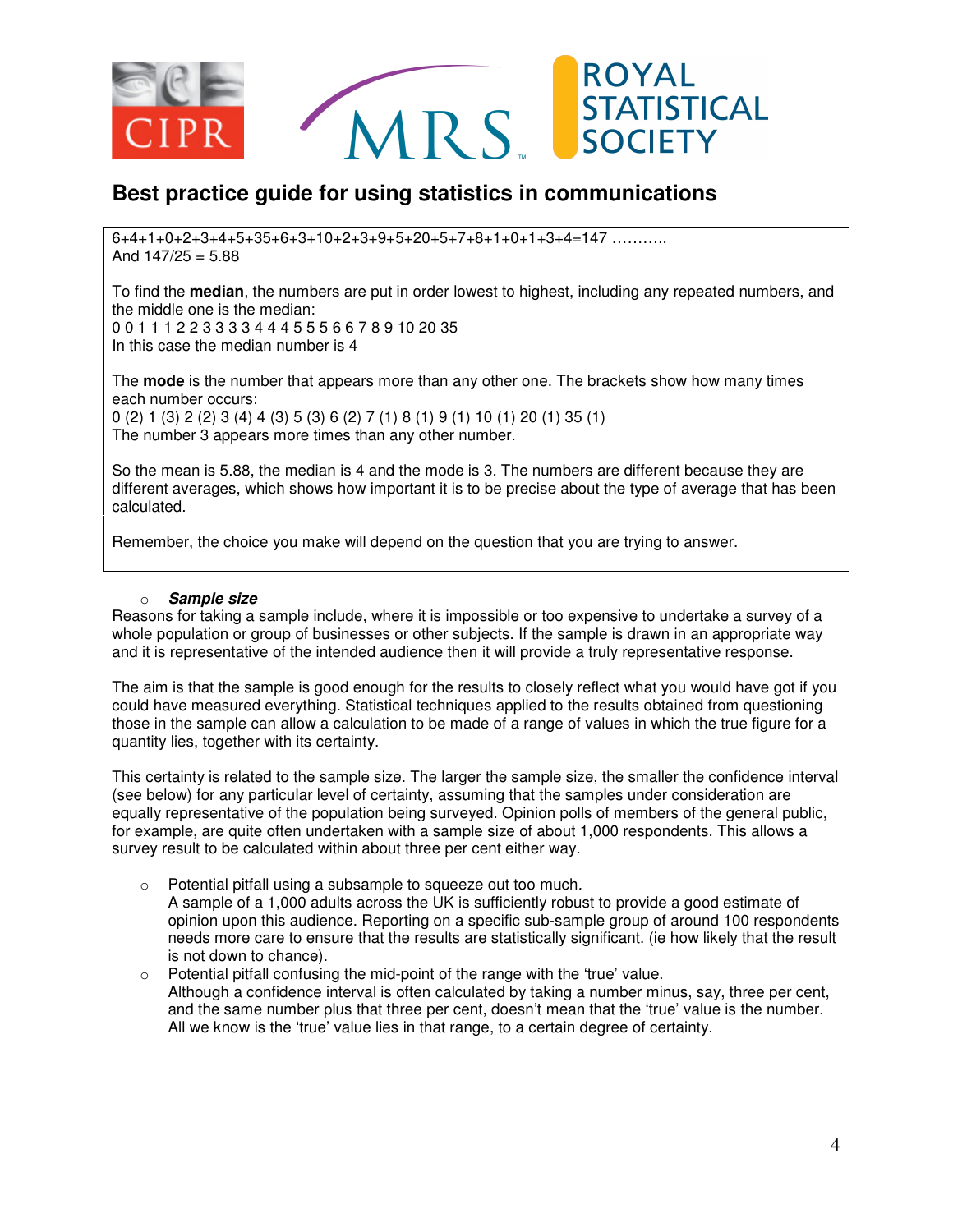

### **7. Common pitfalls that can undermine your message**

# o **Using a sample that is not representative of the audience being represented**

The way in which a sample of the required audience is selected is of key importance to how representative the survey results are. A common mistake is to think that a particular group is representative of the target community, if many people are asked. People with similar views tend to have similar behaviour, for example going to work on the early morning trains, or attending certain sporting events, or being in the town centre in mid-morning. A random sample of a lot of these people will clearly not be representative of a more general population.

### o **Getting bias through self-selection**

Getting people in a community to 'have their say' is commonly used to gather views. This can be useful information but is very unlikely to be representative of the whole community as individuals have been able to opt in to the survey. This is because people with strong views on an issue are more likely to respond than those without strong views.

Some newspapers and magazines use this kind of survey and then say that these are the views of their readership or the country. As a 'bit of fun' these sorts of poll can be okay, will not have any statistical validity as summaries of the overall population.

#### o **Getting bias through leading questions**

Questions need to be phrased and ordered in a balanced way to ensure that they are not misleading in any way.

Although the response may be relevant to the client, it may not be useful as an indicator of a person's true behaviour. It actually takes considerable statistical expertise to design questionnaires, even going as far as randomising the order of questions to different people to minimise any bias that a particular order might bring.

Even the choice of words can be very important. For example, people will tend to give different answers depending on if they are asked how satisfied they are with a product or service or how happy they are.

An open question at the end of a survey might be helpful so that there is a chance for people to raise any issues that your survey hasn't properly covered.

o **Quoting percentages without providing the sample size on which the survey is based**  Reporting that a certain percentage of the audience surveyed responded in a particular way is only half the story. It will be important to know how many people overall were interviewed. This is related to the issue of sample sizes.

### o **Quoting trend data incorrectly**

This is about knowing how to express a change in percentage result from one time period to another. For example, if 28 per cent of adults now like a particular spread but it used to be 20 per cent, then the improvement is eight percentage points – not eight per cent (or a 40 percentage point improvement). Again, the number from which the percentage has been calculated should be included.

### o **Not spelling out the whole story on risk**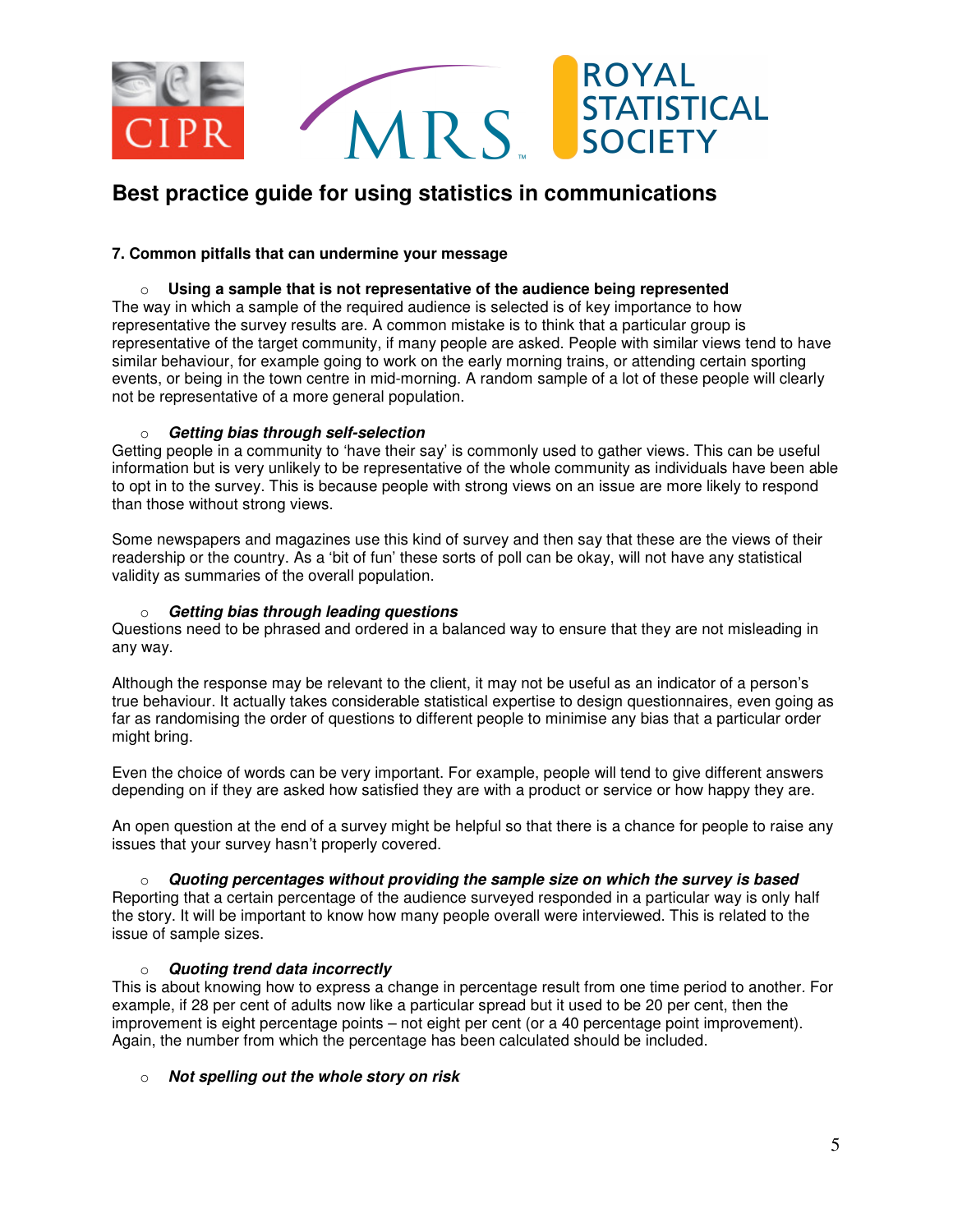

Care needs to be taken when reporting on risk, and changes in it. This often comes up in reporting health-related stories.

There are two types of risk. The absolute risk of a disease, for example, is the chance that a person will get it over a certain time period. Relative risk compares the absolute risk between two different groups.

For example, generally we may have an absolute risk of five per cent of getting a disease. For some people that risk might be six per cent because of their lifestyles. Although this is only one percentage point higher, the relative risk is increased by 20 per cent.

In reporting on relative risks, the absolute risks should always be quoted.

#### o **Misplacing emphasis on extreme, but uncommon, values**

It can be tempting to focus on an extreme value that arises from an investigation or a projection. However, if it is uncommon or unlikely it may lead to subsequent activity being inappropriately focused, or raise an undue sense of alarm.

o **Two things that appear related don't necessarily mean one is caused by the other**  Correlation is where two things seem to appear together in a particularly frequent way. It can be tempting to think one causes the other. This may be the case but there may be a third, unknown factor that is actually at play.

#### o **Providing unwarranted precision**

The more precise a figure the more trust people can have in it. But often the precision is unwarranted. For example, a figure for home ownership of 65,748 in a town is too precise if it comes from scaling up from a sample of 900 people. The margins of error would at best only allow the figure to be quoted as 65,700 or even 66,000.

#### o **Regression to the mean**

This can be really subtle to spot. Sport is one area where it can be seen. Over time performances can tend to get better – that is a real effect often due to real improvements that come from practice and training.

However, from time to time, a really great score might be achieved, only to then have a run of less impressive ones. What is happening is that most of the time the scores will be about average, ie the mean, with a few extreme scores which are very good (or very bad). This is known as regression to the mean.

An extremely high or low value is likely to be followed by a value near the mean, simply because most values are nearer the mean than the extremely high or low values. So the fact that an extremely high value is followed by a smaller value does not mean that things are necessarily deteriorating. In the same way, the fact that an extremely low value is followed by a higher value does not mean that things are necessarily improving.

### **8. Statistics and the CIPR Code of Conduct**

These best practice guidelines are designed as a point of reference for practitioners who are using statistics in the corporate world, in government and in the not for profit sector. Whilst these guidelines do not constitute a legal document, all CIPR members are bound by the Code of Conduct which is based around three principles: integrity, competence, and confidentiality. The Code of Conduct should be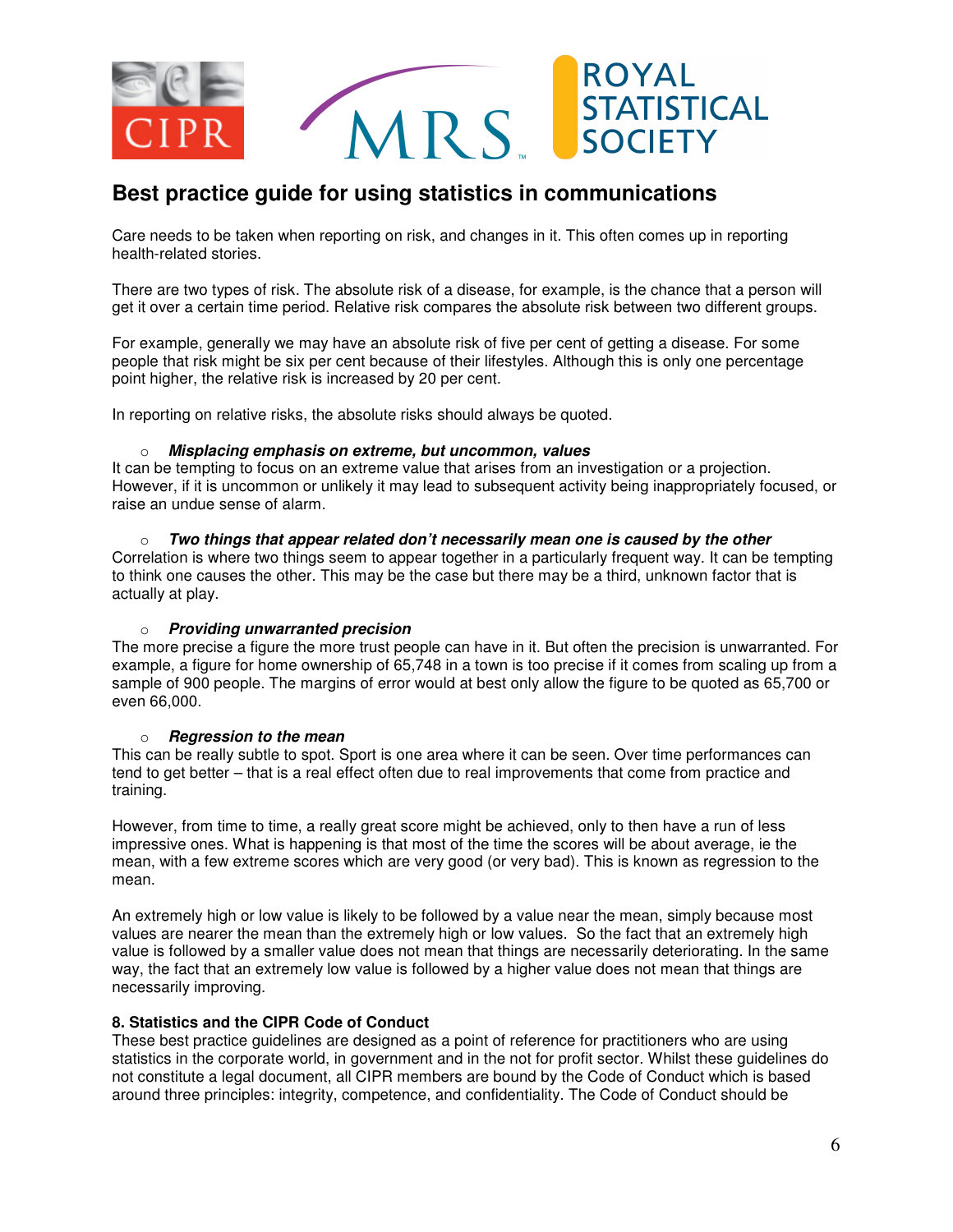

adhered to when engaging in any public relations practice and there are elements within the Code's principles that are particularly relevant to any member using statistics.

**Integrity:** Integrity is essential when using statistics in PR, as indeed it is key to all elements of professionalism. It requires that members are honest and truthful when using statistics. Members should have regard for the public interest. They should be accurate when disseminating information.

**Competence**: Members should in this area as in others be aware of the limitations of their professional competence, and should therefore be willing to accept or delegate only that work for which they are suitably skilled and experienced. Members are advised that they should receive proper advice on gathering and interpreting statistics when necessary. The drafting of material by public relations professionals for their clients naturally has a role to play in many areas of professional endeavour. But all messages, statistics, and / or claims made in communications should be supported by proof, or a robust and reasonable rationale for the claim.

**Confidentiality:** Confidential information should not be disclosed unless specific permission has been granted by the parties concerned; or unless it is in the public interest; or unless required to do so by law.

Members should bear in mind that failure to adhere to the CIPR Code of Conduct could lead to disciplinary action, with sanctions up to, and including, expulsion from the CIPR.

The comments above are intended only as an outline of some of the issues raised by the three Code principles; they do not in any way supersede the full text of the Code. This document is intended as a statement of best practice – not as an addition to the Code.

### **9. Sources of statistical advice**

The Royal Statistical Society

- The RSS promote public understanding of statistics and provide professional support to users of statistics and statisticians. It has launched a new campaign, called getstats, to deliver this work.
- The RSS runs workshops for journalists and others to help them understand the basics of statistics.
- On the RSS web site is a directory of statistical consultants who can be engaged to carry out statistical work.

The Market Research Society

- With members in more than 70 countries, MRS is the world's largest association serving all those with professional equity in provision or use of market, social and opinion research, and in business intelligence, market analysis, customer insight and consultancy.
- In consultation with its individual members and Company Partners, MRS supports best practice by setting and enforcing industry standards. The commitment to uphold the MRS Code of Conduct is supported by the Codeline service and a wide range of specialist guidelines.
- MRS contributes significantly to the enhancement of skills and knowledge by offering various qualifications and membership grades, as well as training and professional development resources.

Straight Statistics

• A campaign established by journalists and statisticians to improve the understanding and use of statistics by government, politicians, companies, advertisers and the mass media.